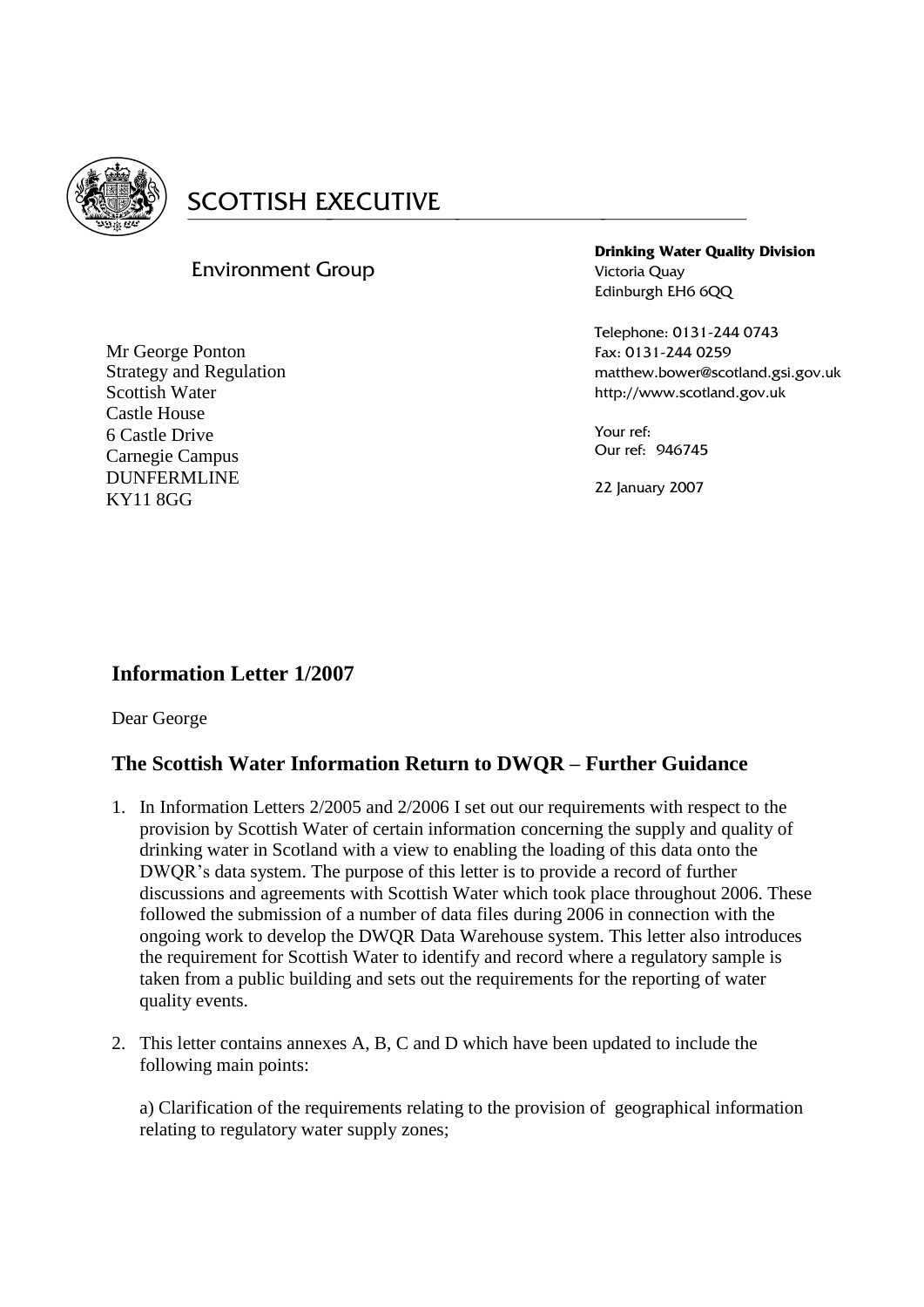b) Clarification of the timing requirements for the provision of data tables by Scottish Water;

c) The requirement to include details and a site reference for combined raw water sample points where these are different to the actual raw source sites and are regularly sampled under the Surface Water Directive;

d) Clarification of the mechanism for reporting new sites which come into service during the reporting year;

d) Alteration of the status of the following flags in the data table, table 2 from Mandatory to Desirable:

Undertaking & Authorised Departure Flags – DWQR will already possess this information.

CustFit (Customer fitting), UTR (Unlikely to recur) – This information will be provided via the event reporting process and these fields may be left blank.

e) Addition of Tables 10A and 10B which further clarify the requirement for Scottish Water to provide information about customer complaints and general enquiries regarding drinking water quality;

f) Addition of Tables 11,12,13 and 14 which provide details of water quality events;

g) The requirement to provide information relating to Scottish Water operational region for each site.

#### 3. **Samples taken from Public Buildings**

In order to assist with the assessment of Scotland's compliance with the requirements of Article 6(2) of Council Directive 98/83/EC (the Drinking Water Directive), Scottish Water is formally requested to record when a regulatory sample is taken from a public building using the PB flag in the data table, table 2. A list of premises and establishments which may be classed as a public building may be found in Annex D of this letter. This requirement commenced on 1 January 2007.

## **4. Event Reporting**

- 9. It is expected that during 2007 DWQR will move to receiving details of events from Scottish Water in CSV format rather than the existing arrangements using word documents. This will enable automatic loading of data into DWQR's data system as well as enabling the combined reporting of less serious events together in a monthly report rather than individually. This should streamline the process for both Scottish Water and DWQR, although establishment of the exact details of how the process will work are still to be discussed with Scottish Water and other stakeholders.
- 10. In order to enable the development of IT systems to facilitate the provision of data in this format, the requirements for the relevant tables expected from Scottish Water are set out in annex B as tables 11, 12, 13 and 14.